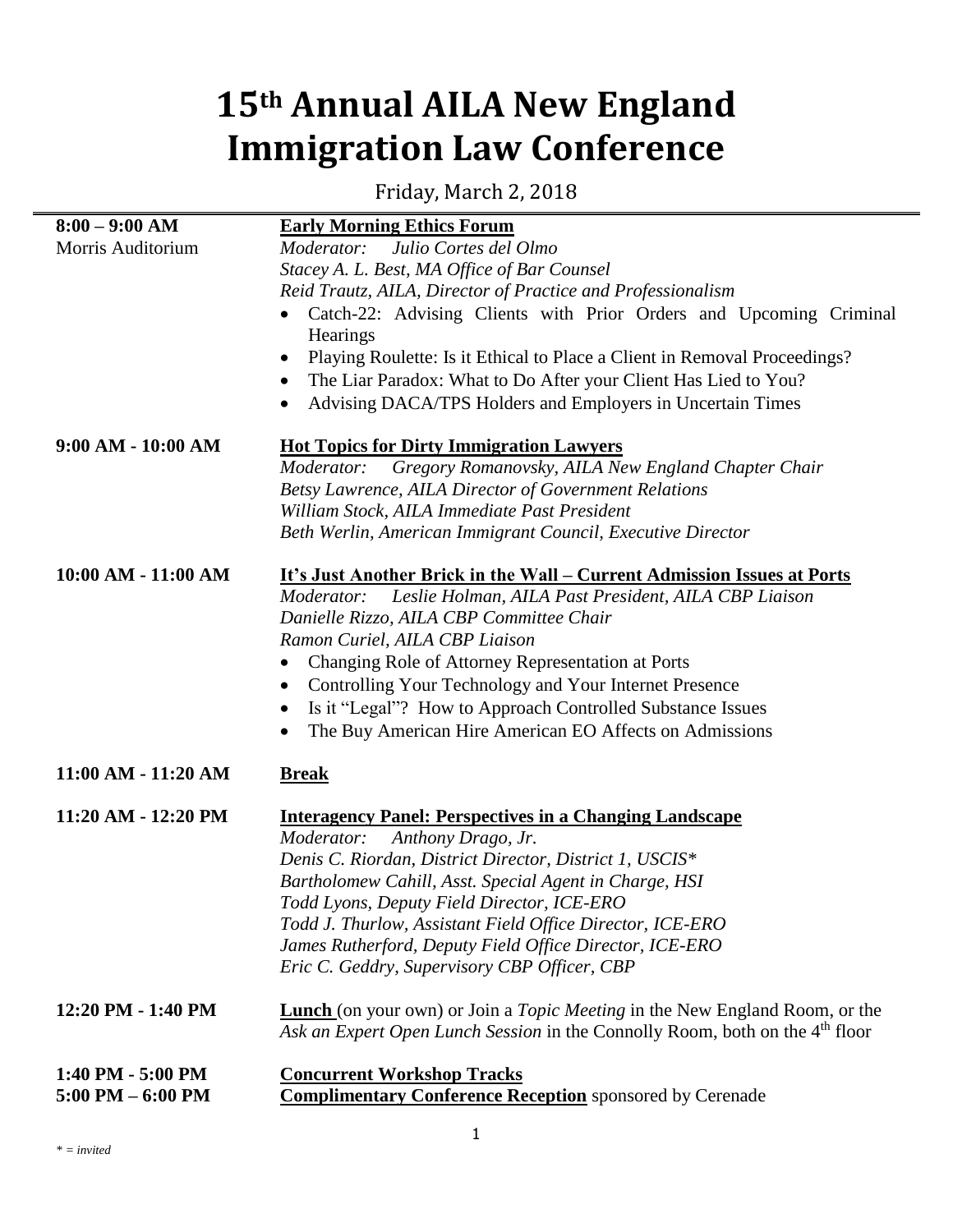## **15th Annual AILA New England Immigration Law Conference**

Friday, March 2, 2018

| <b>TRACK ONE:</b><br>Morris Auditorium | <b>REMOVAL DEFENSE</b>                                                                                                                                                                                                                                                                                                                                                                          |
|----------------------------------------|-------------------------------------------------------------------------------------------------------------------------------------------------------------------------------------------------------------------------------------------------------------------------------------------------------------------------------------------------------------------------------------------------|
| $1:40$ PM $- 2:40$ PM                  | <b>Humanitarian Relief &amp; Alternatives During the Trump Era</b><br>Alexandra Peredo Carroll, KIND<br>Moderator:<br>Nareg Kandilian<br>Kira Gagarin<br>Challenging Recent USCIS Pushbacks of SIJ<br>$\bullet$<br>Is Discretion Dead?<br>$\bullet$<br>Rethinking TPS, DACA, I-601A Strategies<br>$\bullet$<br>Q&A<br>$\bullet$                                                                 |
| $2:40$ PM $-3:40$ PM                   | De-ICE-ing Strategies: Federal Litigation for Inclement Times<br>Moderator:<br>Stefanie Fisher<br>Susan Church<br>Kathleen Gillespie<br>Habeas Strategies for Post-Order Arrests<br>$\bullet$<br>Updates on Mandatory Detention in Withholding-Only Proceedings and<br>$\bullet$<br><b>Criminal Consequences</b><br>Exhaustion Issues: How to Preserve Arguments for Review<br>Q&A<br>$\bullet$ |
| $3:40PM - 4:00 PM$                     | <b>Networking/Cookie Break</b>                                                                                                                                                                                                                                                                                                                                                                  |
| $4:00 \text{ PM} - 5:00 \text{ PM}$    | ICE, ICE, Baby: Pre- and Post-Removal<br>Moderator:<br>Annelise Araujo<br>Kerry Doyle<br>Ron Abramson<br>Motions to Reopen Pre- and Post-Arrest – Consider All the Options!<br>What Can You Do at the End of the Road?<br>$\bullet$<br>Working with Criminal Attorneys When ICE is Coming<br>$\bullet$<br>Q&A<br>$\bullet$                                                                      |
| $5:00$ PM $-6:00$ PM                   | <b>Complimentary Conference Reception</b><br>Sponsored by Cerenade, Case Management Solutions                                                                                                                                                                                                                                                                                                   |